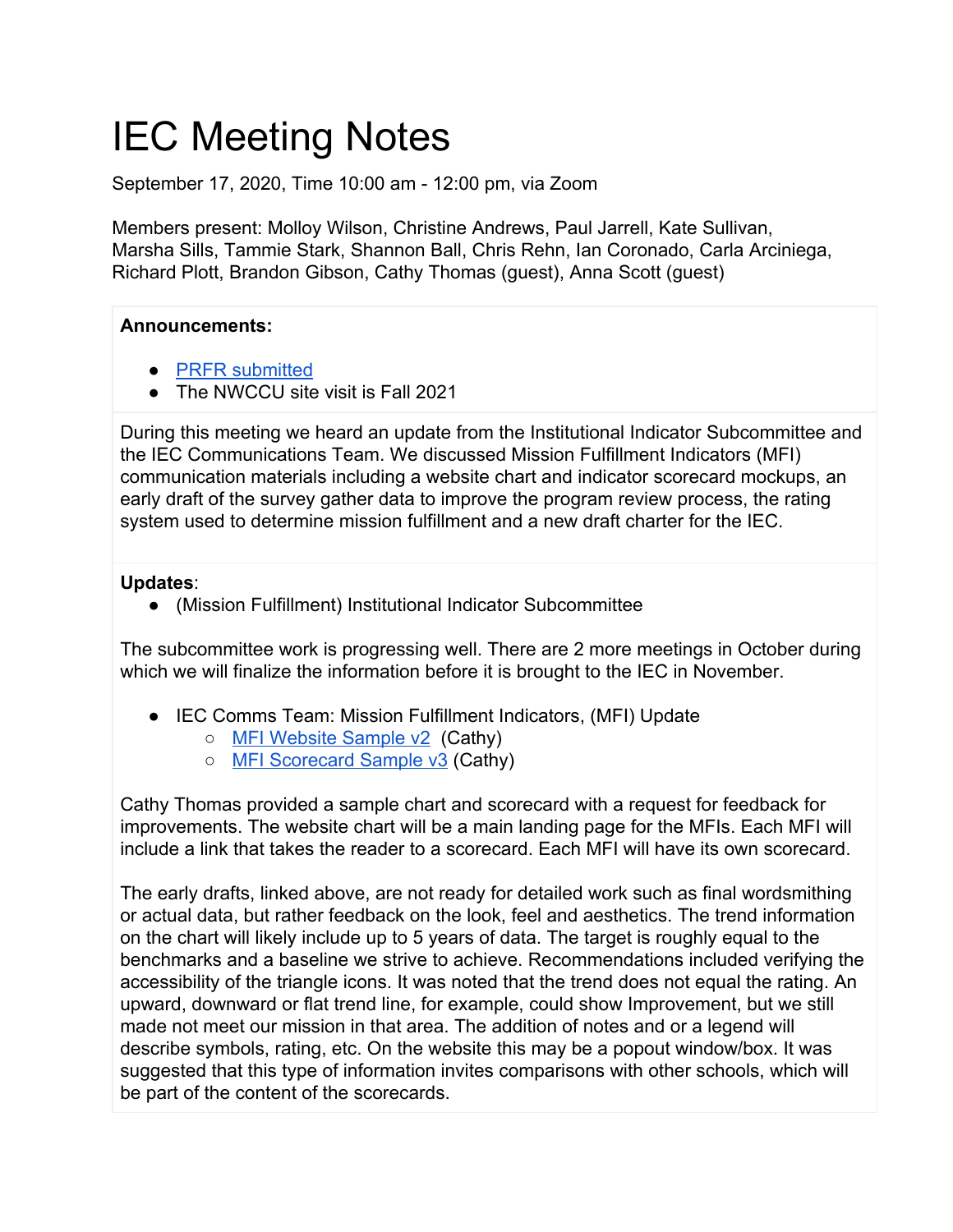The scorecard will be a deeper dive into the data. At the bottom of the scorecard there will be links to lessons learned and next steps that take the reader to a new document or page. Creation of the content for the scorecards will include engagement with stakeholders in that area of the college who can provide additional insight.

All of the members of the committee expressed appreciation for the work as well as affirmation that these communication materials should be used. It was also noted that these will help us provide data narratives that will help people understand the material. They will also evolve into interactive dashboards that can be accessed on the website.

### **Discussion: Mission Fulfillment Indicators (MFI) Rating System**

Previous Core Theme Indicators system used a 5 point scale (e.g. see [Core Theme 1](https://www.lanecc.edu/sites/default/files/planning/core_theme_1_indicator_worksheet_ay2019.pdf) [Indicator Worksheet\)](https://www.lanecc.edu/sites/default/files/planning/core_theme_1_indicator_worksheet_ay2019.pdf):

- 1 = Below Expectations of Mission Fulfillment
- $\bullet$  3 = Meets Expectations of Mission Fulfillment
- $\bullet$  5 = Exceeds Expectations of Mission Fulfillment

NWCCU Standard 1 Rubrics and **[IE Rubric](https://docs.google.com/document/d/1GF4jhJOq6w9NarfNKFpQEc31Hb0SRHPM0zHz3rd0_Wo/edit#heading=h.gjdgxs) uses a 4 point scale (e.g. see Standard 1.C.** [Rubric for Student Learning](https://www.lanecc.edu/sites/default/files/accreditation/nwccu_rubric_for_student_learning_accreditation_handbook_2020_appendix_c.pdf)):

- Initial
- Emerging
- Developed
- Highly Developed

We then discussed the MFI rating system, which is used to help determine whether or not the College has met its mission. Historically, the Core Theme Indicators used a five-point scale and the Institutional Effectiveness Rubric and NWCCU have used a 4 point scale, see above. The committee chair recommended moving forward using only a 4 point system. Several members agreed stating that an odd number often encourages people to migrate to the middle when they rate items or answer questions. Another suggested that a 4 point system such as this one will help us create a narrative more easily. By and large all members were in favor of using a four-point system moving forward. This topic will appear on next month's agenda as well to ensure members have had an opportunity to consider their support.

**Discussion: [Draft survey of program review for continuous improvement](https://docs.google.com/document/d/1ZtvFxyPlmLZ0-VE_viyZNH4ewfshFmPKQD-uJW6swFY/edit?usp=sharing)**

As part of the business process improvement efforts, a program review survey will be developed and administered. The intention is to find gaps and improve the integration of the institutional program review process with integrated budgeting and planning. The draft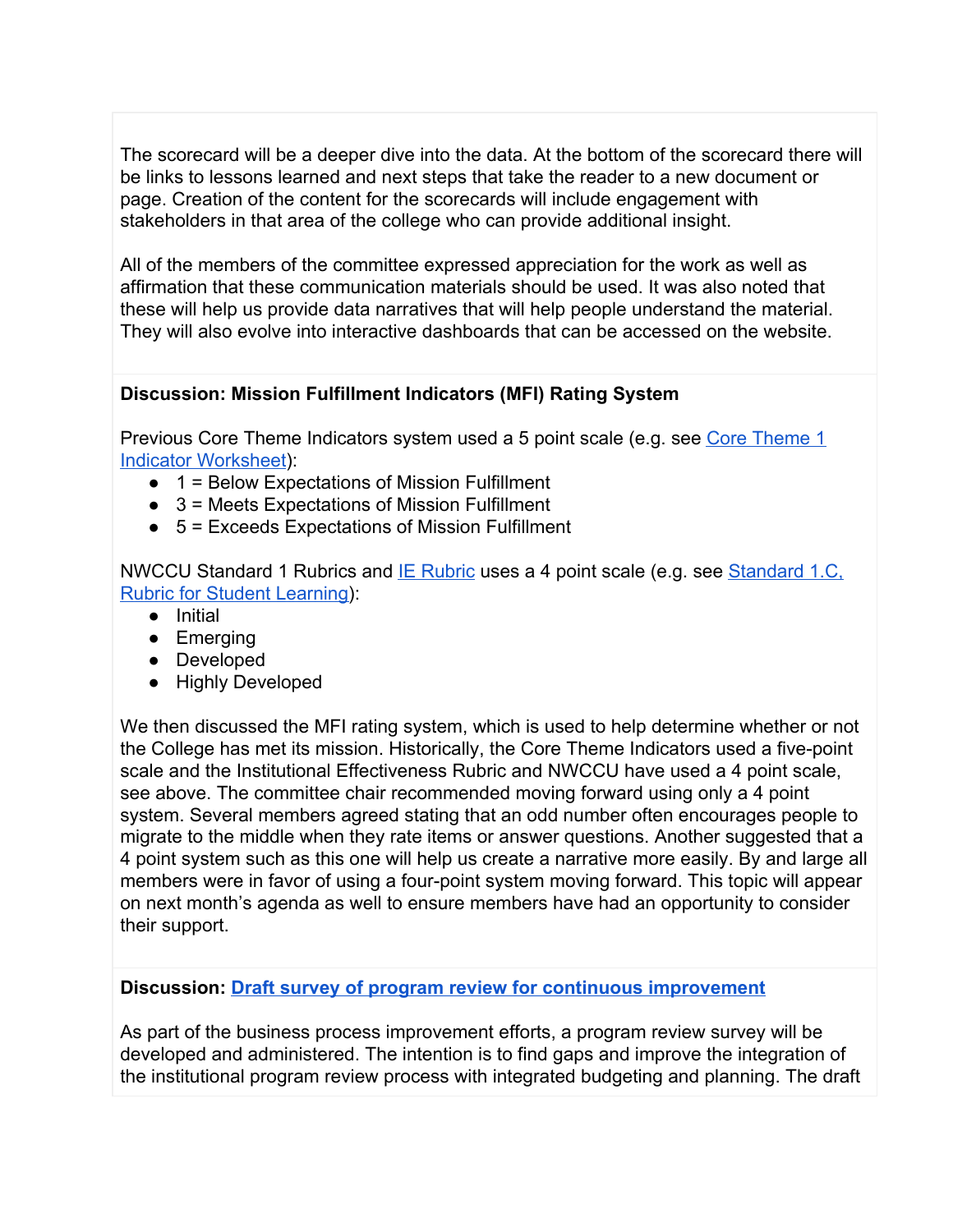surveys linked above and members are encouraged to provide feedback via comments in the document itself.

Next steps include clarifying the purpose and use of the survey as well as the survey participants. It was noted that an annual review from everyone in the cycle would be to continuous improvement.

APR and APROC have administered surveys in the past; Kate will share survey questions. Because accreditation requirements require continuous and systematic improvement of student learning, student achievement and institutional effectiveness through the program review process, the survey needs to include questions to help answer how programs impact these three areas.

Discussion included the fact that we are behind in basic curriculum work such as shared understanding of student learning outcomes between faculty members teaching the same sections, which may hinder assessment work and impact program reviews. We acknowledged that the program review process is still being developed and will continue to evolve. We talked about the fact that the current program review cycle is 5 years long, which is too long to routinely improve teaching. It needs to include yearly and/or incremental progress reports. This is a common challenge in higher education, but also a reflection of the lack of historical investment in assessment upfront at Lane. Additional professional development in this area is required.

### **Guidance from our sponsors on scope of work: [Draft IEC Charter](https://docs.google.com/document/d/1s3v0YWMlh8MaBXFhY3kwqYYCGJpt5TyYBpLRhtF-COE/edit?usp=sharing)** (Richard, Paul)

A new draft charter was presented and discussed by Richard and Paul. The charter would be effective from FY 21 – FY 26. Positions authorized to appoint members and membership appointments are listed. The positions authorized include:

- Provost and Executive Vice President
- Associate Vice President for Student Affairs
- Executive Director for Institutional Effectiveness
- Faculty Council
- [Tammie, Insert here when information is available]

Members would need experience in areas that the future IEC would oversee, also listed.

Richard and Paul expressed the need for an objective process and system that would help provide vetted and data-based evidence to make decisions such as planning and the allocation of resources. The commission would provide that function. The role of the commission would be to advise and recommend as well as provide data-rich information to decision makers. The role would not include making such decisions (except decisions as directed by the sponsor). The commission would report to the sponsor. Paul stated that although decision-makers would not be required to follow the recommendation of the commission, if they don't, they should be able to articulate why they didn't.